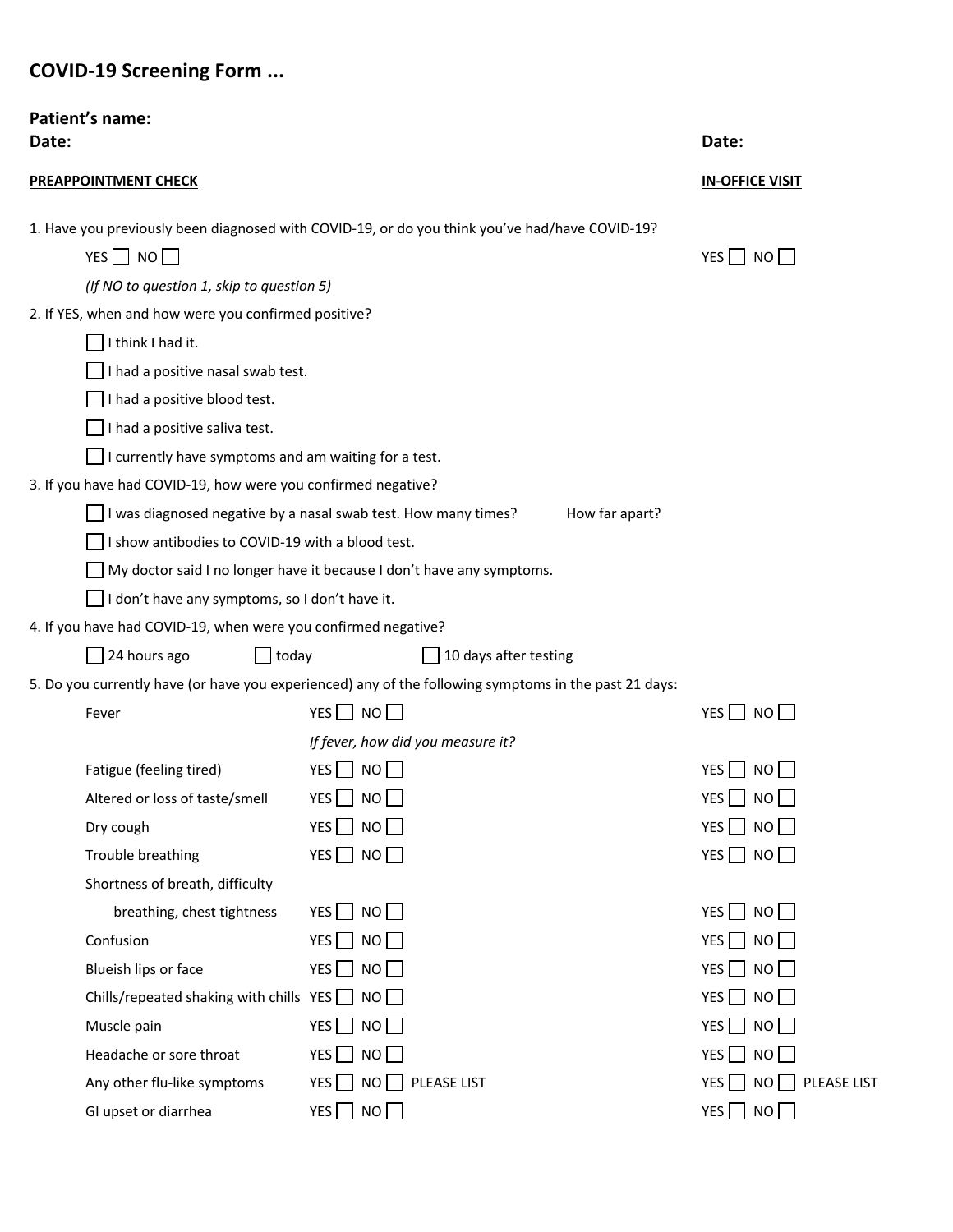|                                                                               | 6. Are you in contact with anyone who has been sick and/or confirmed to be COVID-19-positive?                             |                                  |
|-------------------------------------------------------------------------------|---------------------------------------------------------------------------------------------------------------------------|----------------------------------|
|                                                                               | $YES \nightharpoonup NO \nightharpoonup$                                                                                  | YES $\Box$ NO                    |
| 7. In the past 14 days have you traveled to any regions affected by COVID-19? |                                                                                                                           |                                  |
|                                                                               | YES NO                                                                                                                    | YES $\Box$ NO $\Box$             |
|                                                                               | Some medical conditions have been associated with more severe COVID-19 disease. The following questions are an attempt to |                                  |
| determine your risk:                                                          |                                                                                                                           |                                  |
| 8. Are you over age 65?                                                       | YES   NO                                                                                                                  | YES   NO                         |
| 9. Do you have high blood pressure?                                           | YES   NO                                                                                                                  | YES NO                           |
| If you have high blood pressure, is it controlled?                            |                                                                                                                           |                                  |
|                                                                               | YES    <br>NO II                                                                                                          | YES <sub>N</sub> NO <sub>N</sub> |
| 10. Do you have diabetes?                                                     | YES   NO                                                                                                                  | YES   NO                         |
| 11. Are you overweight?                                                       | YES NO NO ANSWER                                                                                                          | YES NO NO ANSWER                 |
| 12. Do you have respiratory problems?                                         | $YES$ NO                                                                                                                  | YES $\Box$ NO $\Box$             |
| 13. Do you have any autoimmune disorders?                                     |                                                                                                                           |                                  |
|                                                                               | YES I<br>NO I                                                                                                             | $YES$    <br>NO I                |
|                                                                               |                                                                                                                           |                                  |

14. Are there any other conditions you would like to report?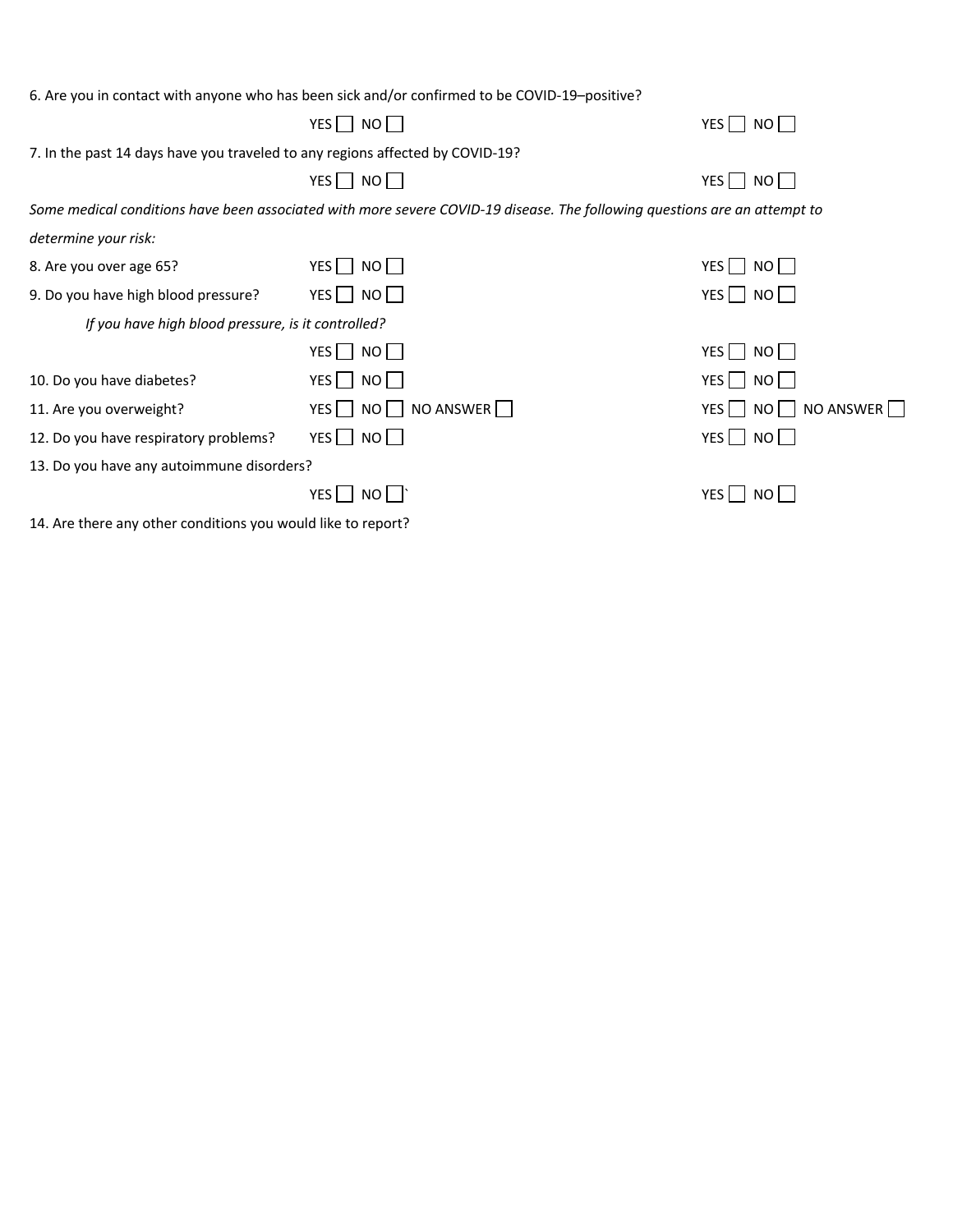

## **Consent to dental treatment during COVID-19**

I am aware that the current COVID-19 pandemic brings a number of known risks and a number of unknown risks. I have chosen to seek dental treatment during the pandemic in the knowledge that much is still unknown about the virus.

I understand the coronavirus that causes COVID-19 has a long incubation period during which time carriers of the virus may not show symptoms yet still be highly contagious. I also understand that some people may have the virus but may not ever have any symptoms. I therefore understand it is impossible to determine who has the virus and I understand that I must assume that anyone anywhere could be infected and infectious **and** initial

I have been made aware that during the current phase of the pandemic all non-urgent dental care must be postponed and almitial

I have been made aware that emergency and urgent NHS dental care is being provided in designated NHS urgent dental care centres and I confirm that I wish to be treated at Cochrane Dental Care \_\_\_\_\_\_\_\_\_\_\_Initial.

| I confirm I am seeking treatment for                                                                                     |         |          |         |     |        | and Paul Cochrane / |         |           |         |  |
|--------------------------------------------------------------------------------------------------------------------------|---------|----------|---------|-----|--------|---------------------|---------|-----------|---------|--|
| <b>Marie</b>                                                                                                             | Sharkey | (Please) | circle) | has | agreed | to                  | provide | treatment | because |  |
|                                                                                                                          |         |          |         |     |        |                     |         |           |         |  |
|                                                                                                                          | Initial |          |         |     |        |                     |         |           |         |  |
|                                                                                                                          |         |          |         |     |        |                     |         |           |         |  |
| I confirm that I understand the risks and benefits of the treatment proposed as explained to me by my                    |         |          |         |     |        |                     |         |           |         |  |
| Initial and all my questions have been answered to my satisfaction<br>dentist<br>Initial                                 |         |          |         |     |        |                     |         |           |         |  |
|                                                                                                                          |         |          |         |     |        |                     |         |           |         |  |
| the continued that I gave a statement in the interesting and the fall substance and capture of Capital 40 and Lhain part |         |          |         |     |        |                     |         |           |         |  |

I confirm that I am not currently suffering from any of the following symptoms of Covid-19 and I have not suffered from any of these symptoms in the last 7 days \_\_\_\_\_\_\_\_\_\_\_\_\_\_\_\_Initial

**Please turn over**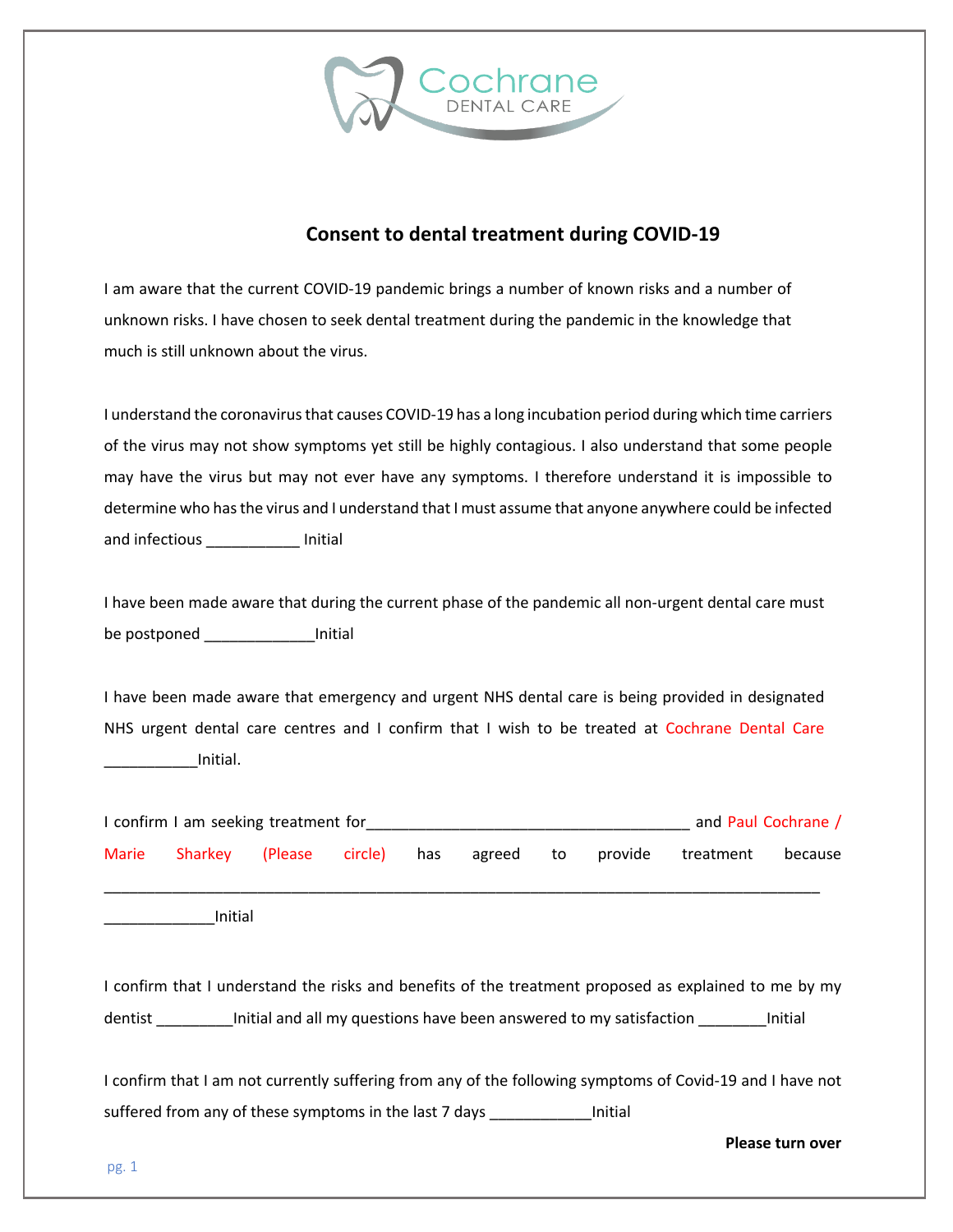

- Fever (a temperature of 37.8 degrees centigrade or above).
- A new persistent dry cough.
- Muscle pains.
- Headache.
- Shortness of breath and breathing difficulties.
- Severe pneumonia.
- Loss of taste and/or smell.
- Extreme fatigue.
- Runny nose.
- Sore throat

I confirm that I have not been in close contact (within 2 metres) of anyone suffering with any of these symptoms in the last 14 days \_\_\_\_\_\_\_\_\_\_\_\_\_\_\_\_\_\_Initial

I confirm that I have not tested positive for COVID-19 in the past 7 days? \_\_\_\_\_\_\_\_\_\_\_\_\_\_\_\_\_\_\_\_\_\_\_\_\_\_\_\_\_\_\_\_\_\_Initial

I have not been advised to self-isolate as part of the "Test, Trace and Protect" strategy? \_\_\_\_\_\_\_\_Initial

I understand that receiving dental treatment means that the UK government's instruction to maintain social distancing of at least 2 metres is not achievable during treatment \_\_\_\_\_\_\_\_\_\_\_\_\_\_\_\_Initial

I understand that Paul Cochrane and Marie Sharkey have taken every precaution to make sure my treatment is provided according to comprehensive clinical guidance issued by the Faculty of General Dental Practice, the British Dental Association. \_\_\_\_\_\_\_\_\_\_\_\_\_\_\_\_\_\_\_\_Initial

I consent to the emergency and / or urgent dental treatment as already outlined:

\_\_\_\_\_\_\_\_\_\_\_\_\_\_\_\_\_\_\_Initial

I consent to the treatment being provided during the current lockdown phase of Covid-19

Name Date **Date** Date **Date** Date **Date** Date **Date** Date **Date** 

Signature \_\_\_\_\_\_\_\_\_\_\_\_\_\_\_\_\_\_\_\_\_\_\_\_\_\_\_\_\_\_\_\_\_\_\_\_

pg. 2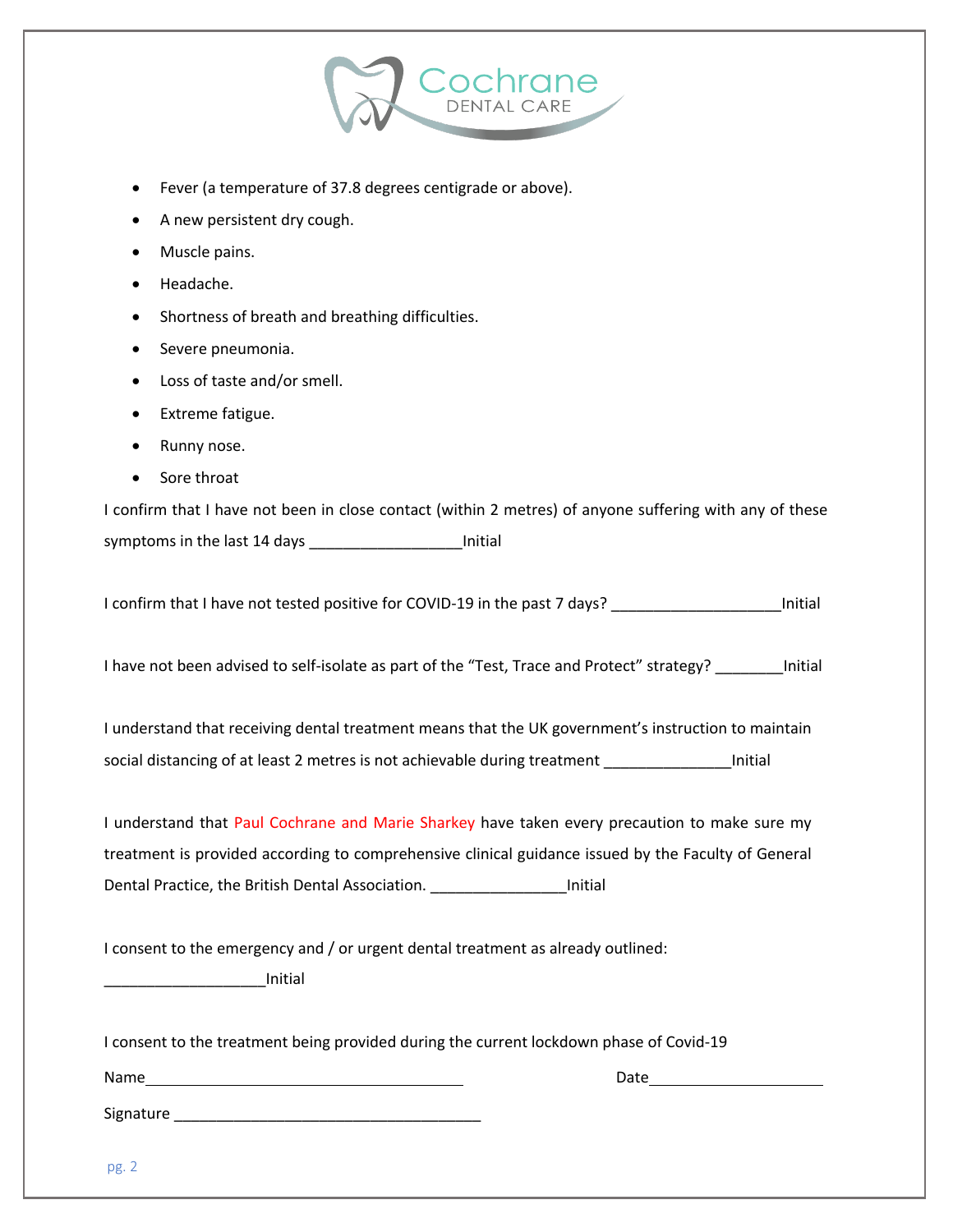

#### COVID 19 and improving your dental health

Dear Patient

This document forms part of our **Pre Appointment Pack** at Cochrane Dental Care and provides all patients the information that is imperative for their care with us. Dental care must always be safe and during this COVID-19 pandemic there are enhancements at the practice that you will experience in order to keep us all safe during these challenging times.

If you have any questions, in advance, please don't hesitate to contact the practice on 028 703 42526.

Dental treatment with us at the current level of UK COVID ALERT will be urgent or emergency only. This can change and with a reducing risk alert and we will keep you updated in this regard.

We would like to reassure all our patients that dental practices are highly skilled in infection control and have well-established protocols that are regularly checked and audited. We would be happy to share our protocols and their rationale upon request.

We want to plan your visit meticulously with the view to reducing the time you are physically in the practice apart from receiving your clinical care. Accordingly, then, if you are classed as vulnerable due to health, disability or shielding, you will be allocated appropriate sessions to minimise risks to you, for example, scheduling you at the start of a session. Further information in regards to shielding and vulnerable people is available at https://www.nidirect.gov.uk/articles/coronavirus-covid-19-advice-vulnerablepeople

Currently we are operating a **'closed door policy'** where patients can only attend by contacting us first via telephone. We are also contactable through our website www.cochranedental.co.uk.

Currently your dental urgency will mean you will be contacted by our dentists and in line with the latest guidelines, we will discuss with you the best care we can provide under the current restrictions. The following guidance is to help plot your care pathway with ourselves currently. This guidance is subject to change with COVID alert levels and we would ask that you keep in contact with us so that we can best meet your needs at this time.

So please continue to read the following information and we look forward to continuing to care for you.

Yours sincerely,

Paul, Marie and the entire team at Cochrane Dental Care.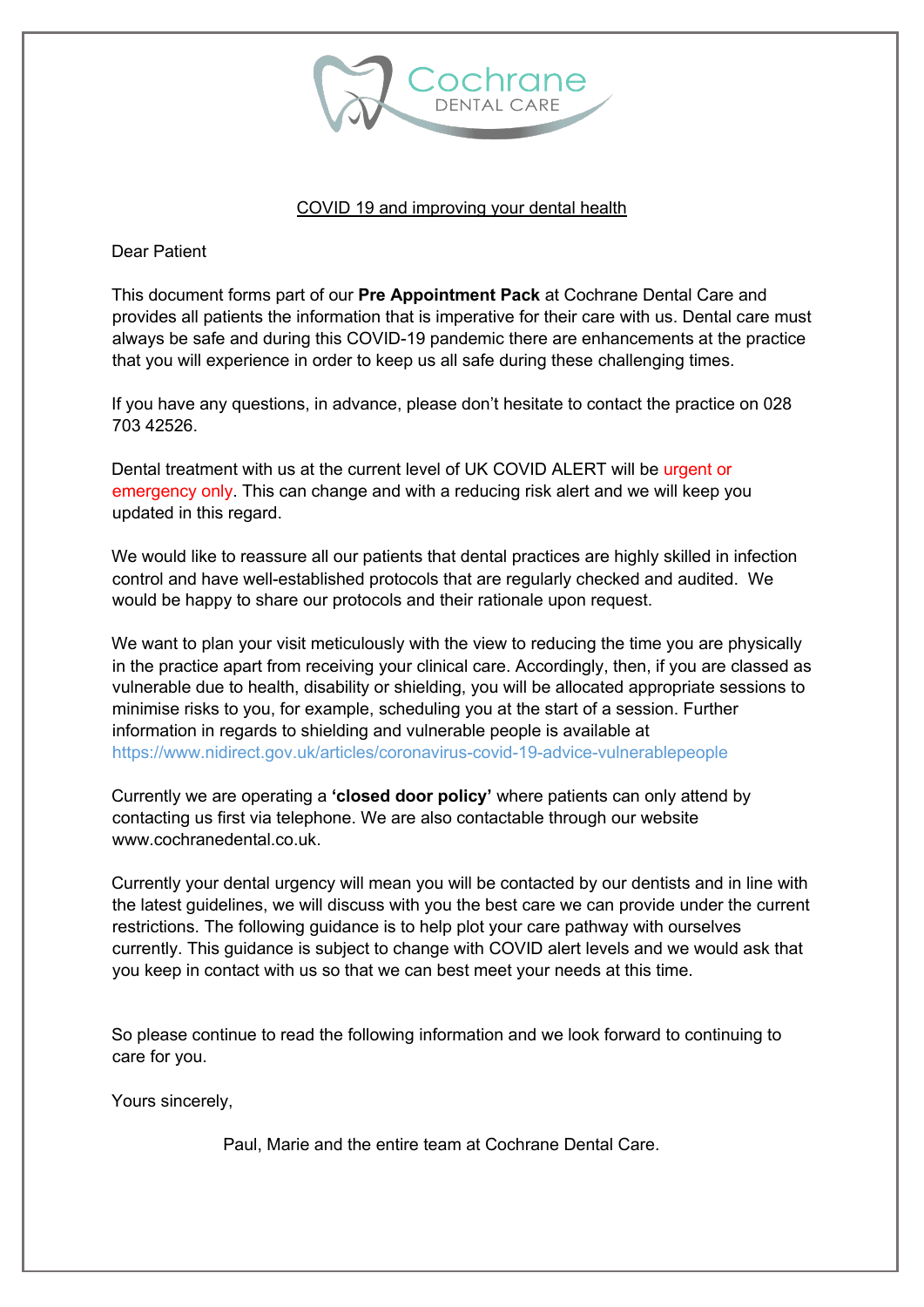## **Your Care Pathway**

## • **Before your appointment**

- Patients should only attend with booked appointments due to the current 'closed door Policy'.
- We would ask that you do not come significantly ahead of your appointment time, however if you do arrive early and have your own transport, then we would ask you to sit in their car or wait outside and only enter when a team member indicates they are ready to see you.
- Administrative tasks will be undertaken ahead of the visit with a **Pre-Appointment pack** provided for you at a previous emergency visit or preferably for download from our website, www.cochranedental.co.uk and this will include:
	- 1. Medical History form which must be completed in full and brought with you.
	- 2. Patient Consent Form
	- 3. COVID Screening Form
	- 4. Patient preparation information This correspondence.
- A treatment estimate is always available on request and all costs will be discussed ahead of treatment. Payment will preferably be by card and may be taken in advance of care to minimise time in the practice during the COVID restrictions.

### • **Your attendance**

- With the exception of children and patients in need of support or supervision, **patients should attend alone.**
- **We will respectfully direct you to use hand sanitizer on arrival and departure.**
- Clear signage and information will be displayed at the practice to support your patient journey.
- We will be minimising waiting times in common areas and ensuring social distancing to Government guidelines.
- We are discouraging the use of our toilet facilities at this time, consequently please be advised to use the bathroom prior to attending the practice.
- You will be aware of our adoption of high level of infection control and prevention protocols but it is still us behind the screens and masks!
- Appointment times will be tailored to new ways of working and to adhere to strict social distancing in this medical environment you will be unlikely to interact with anyone else but staff at the practice.
- Please bring as few personal belongings as possible with you.
- Verbal COVID screening on entry will be undertaken on arrival. Any patient with signs or symptoms of COVID-19 will be advised to return home immediately and contact NHS 111. If urgent dental care is needed in this circumstance appropriate onward referral will be arranged.
- Please have all the forms from the Pre-Appointment Pack with you and bring your own pen to sign if possible.